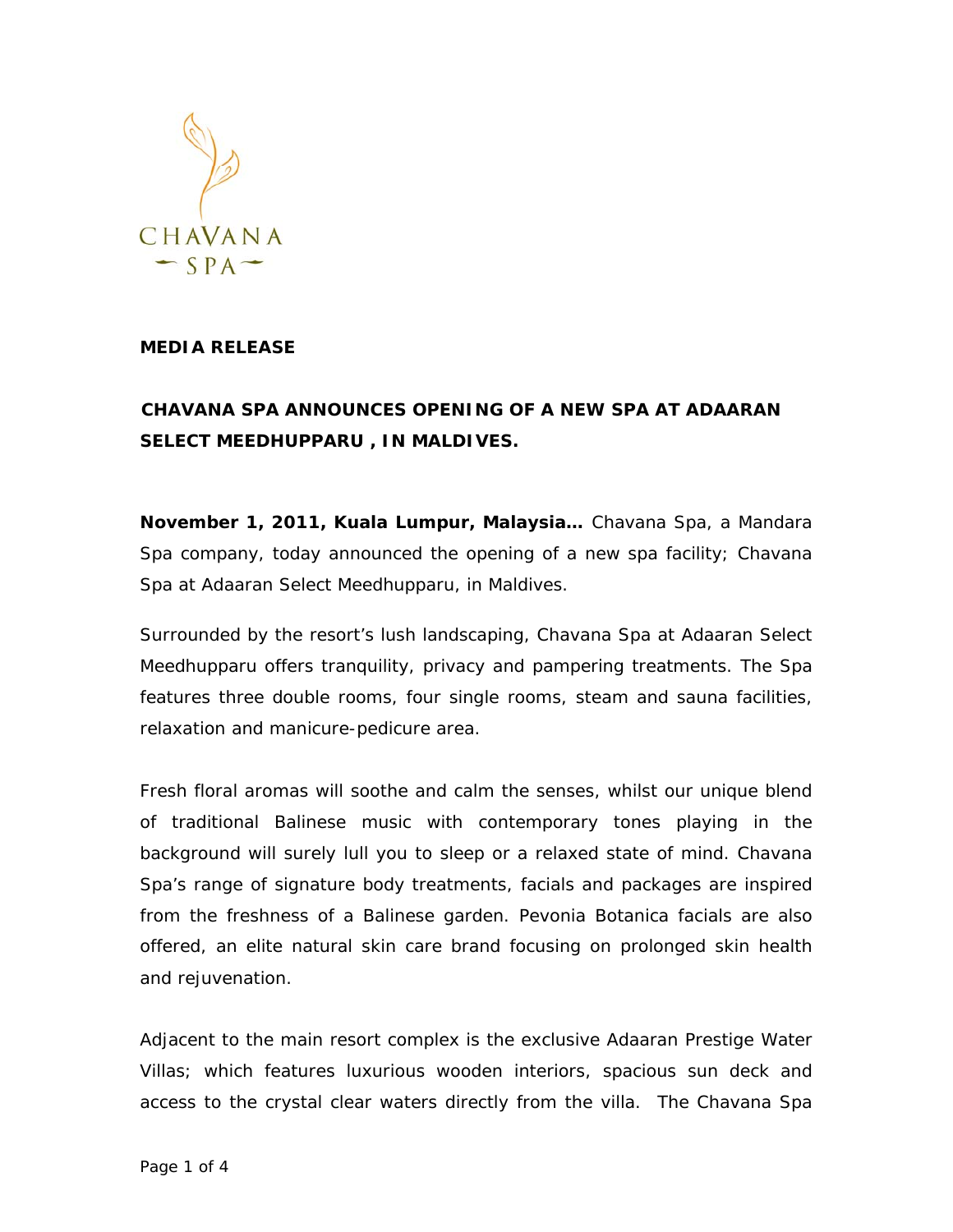*Bale* located next to the main reception area offer couples a must-have outdoor treatment experience during their stay.

Jeff Matthews, President and Chief Operating Officer of Mandara Spa Asia Limited, said, "We are delighted to further expand Chavana Spa in this amazing tourist location and look forward to working with Adaaran Resorts in the Maldives."

 Chavana Spa offers a streamlined treatment menu that welcomes all to experience the freshness and energy of Balinese spa spirit. The Chavana concept is aimed at four and five star hotels and resorts and is intended to allow guests to enjoy a quality spa experience at a reasonable price.

Steiner Leisure Limited is a worldwide provider of spa services. The Company's operations include shipboard and land-based spas and salons. We provide our services on 155 cruise ships and at 69 land-based spas. Our land-based spas include resort spas, urban hotel spas and day spas and are operated under our Elemis®, Mandara®, Chavana®, Bliss® and Remede® brands. In addition, a total of 28 resort and hotel spas are operated under our brands by third parties pursuant to license agreements with the Company. Our cruise line and land-based resort customers include Azamara Club Cruises, Caesar's Entertainment, Carnival Cruise Lines, Celebrity Cruises, Crystal Cruises, Cunard Cruise Line, Hilton Hotels, Holland America Line, InterContinental Hotels and Resorts, Kerzner International, Loews Hotels, Marriott Hotels, Nikko Hotels, Norwegian Cruise Line, P&O Cruises, Planet Hollywood, Princess Cruises, Royal Caribbean Cruises, Seabourn Cruise Lines, Silversea Cruises, Sofitel Luxury Hotels, St. Regis Hotels, Thomson Cruises, W Hotels and Resorts, Westin Hotels and Resorts and Windstar Cruises. Our award-winning Elemis, Bliss and Remede brands are used and sold in our cruise ship and/or land-based spas and are also distributed worldwide to exclusive hotels, salons, health clubs, department stores and destination spas. Our products are also available at ww.timetospa.com and www.blissworld.com.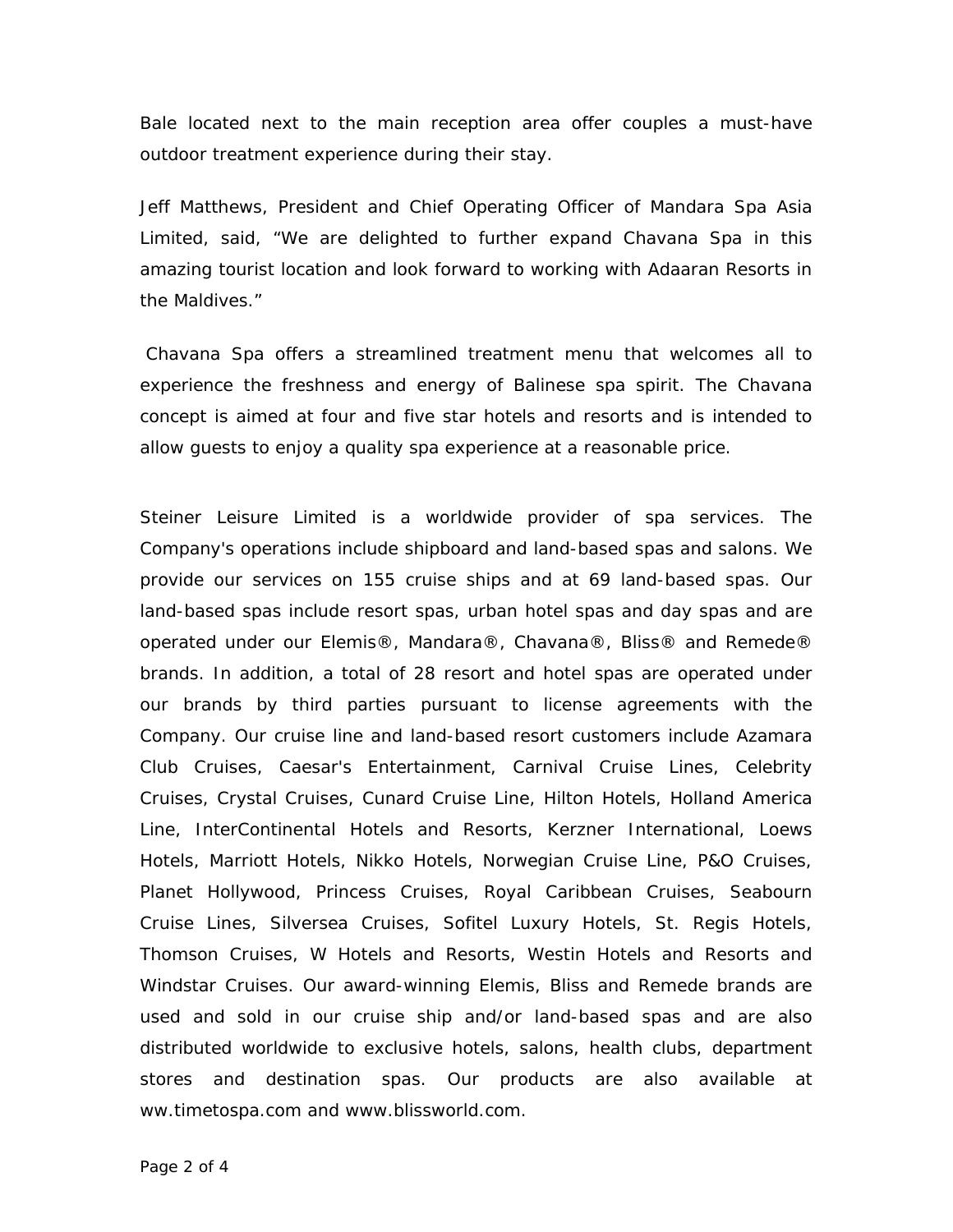Steiner Leisure also owns and operates five post secondary schools (comprised of a total of 17 campuses) located in Miami, Orlando, Pompano Beach and Sarasota, Florida; Baltimore, Maryland; Charlottesville, Virginia; York, Pennsylvania; Salt Lake City and Lindon, Utah; Las Vegas, Nevada; Tempe and Phoenix, Arizona; Westminster and Aurora, Colorado; and Groton, Newington and Westport, Connecticut. Offering degree and nondegree programs in massage therapy and, in some cases, skin care, these schools train and qualify spa professionals for health and beauty positions within the Steiner family of companies or other industry entities.

## Forward-Looking Statements

Our statements with respect to the anticipated commencement of operations of the Chavana Spas at the Adaaran Select Meedhupparu may be deemed to be forward-looking statements within the meaning of Section 27A of the Securities Act of 1933, as amended, and Section 21E of the Securities Exchange Act of 1934, as amended. Such statements do not guarantee the commencement of operations as scheduled, since known and unknown risks and other factors may preclude results that match this statement. Such risks and factors include uncertainties beyond our control that could adversely affect the commencement of operations at facilities such as at the Adaaran Select Meedhupparu, including, among other things, our lack of control over the construction work and possible weather-related delays. Other risks are described in our filings with the Securities and Exchange Commission, including our Annual Report on Form 10-K for 2010. We undertake no obligation to publicly update or revise any of such forward-looking statements

For reservations and enquiries, please contact the Spa at Tel: +960 658 7700. Email: meedhupparu@chavanaspa.com